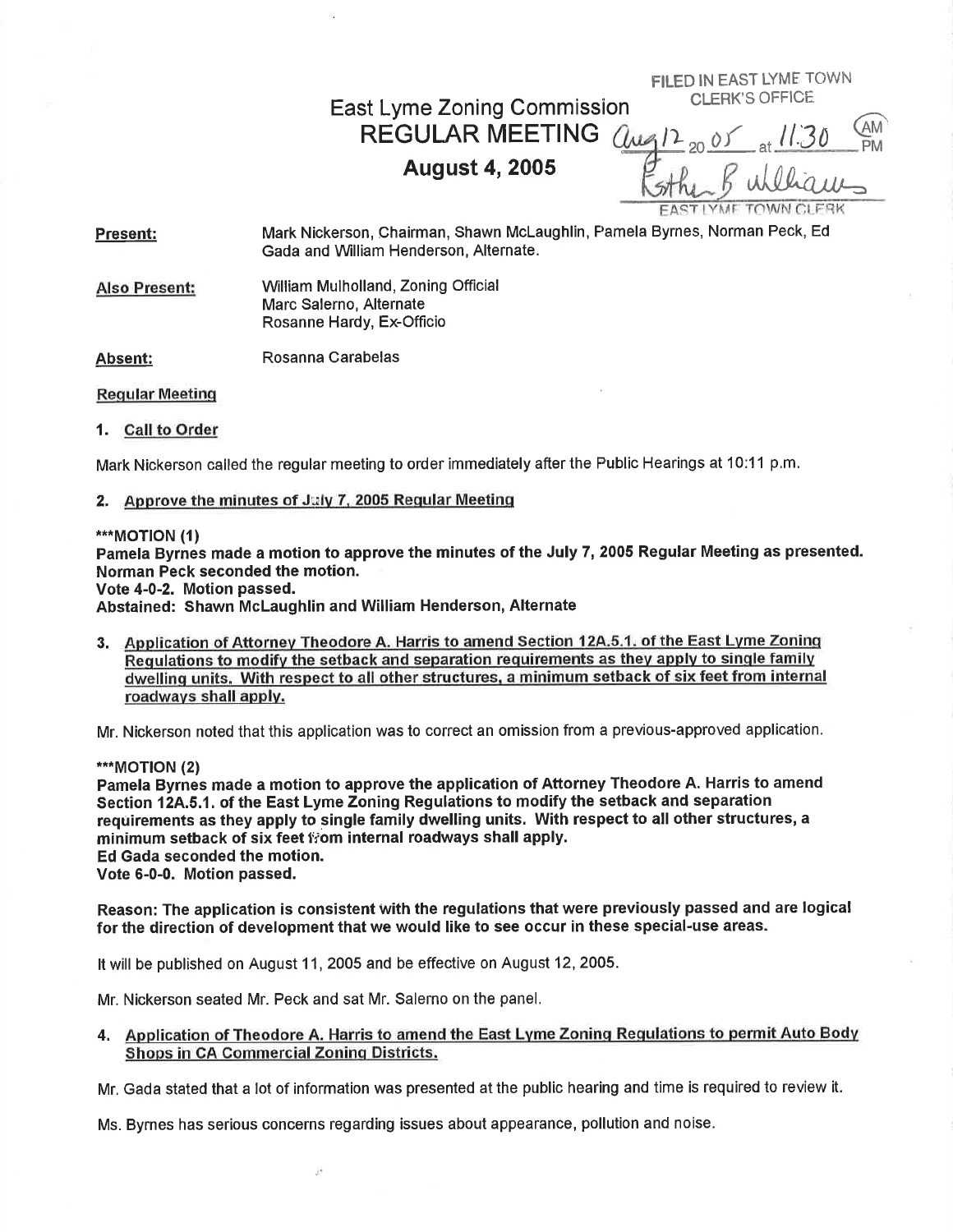Mr. Salerno noted his apprehension of including Auto Body Shops in a CA zone.

Mr. Nickerson brought out the point that because the zone is surrounded by Interstate Highway 95 anything can happen and that possibly a new shop would be safer than an old one. He also wanted to review the information presented at the public hearing before voting.

\*\*\*MOTION (3)

Ed Gada made a motion to table a vote on the application of Theodore A. Harris to amend the East Lyme Zoning Regulations to permit Auto Body Shops in CA Commercial Zoning Districts until all information presented at the public hearing can be reviewed. William Henderson seconded the motion. Vote 6-0-0. Motion passed.

Mr. Peck was seated back on the panel and Mr. Salerno sat down.

East Lyme Zoning Commission proposal to amend the East Lyme Zoning Regulations to create 5. regulations for Neighborhood Business Zones.

Mr. Nickerson said the general thought from the opinions voiced this evening was that more work needs to be done on this application.

Mr. Peck felt the public hearing was very productive and a lot of information was gathered from it.

### \*\*\*MOTION (4)

Pamela Byrnes moved to withdraw the East Lyme Zoning Commission proposal to amend the East Lyme Zoning Regulations to create regulations for Neighborhood Business Zones. William Henderson seconded the motion. Vote 6-0-0. Motion passed.

### **Old Business**

### 1. Stormwater

No discussion.

2. Aquifer Protection

No discussion.

### **New Business**

# 2. Any business on the floor, if any by the majority vote of the Commission

### \*\*\*MOTION (5)

Pamela Byrnes made a motion to add to the agenda the Application for Special Permit and CAM Application by George P. Mitchell to build additional 12 one-bedroom apartment units in a new building on property with existing apartment buildings, Assessor's Map 12.1, Lot 120. Ed Gada seconded the motion. Vote 6-0-0. Motion passed.

Mr. Nickerson instructed the Zoning Official to schedule the application for public hearing.

### 3. Zoning Official

Mr. Mulholland reaffirmed that each member present received the memo with the upcoming August and September schedule. He also noted the next few months will be very busy.